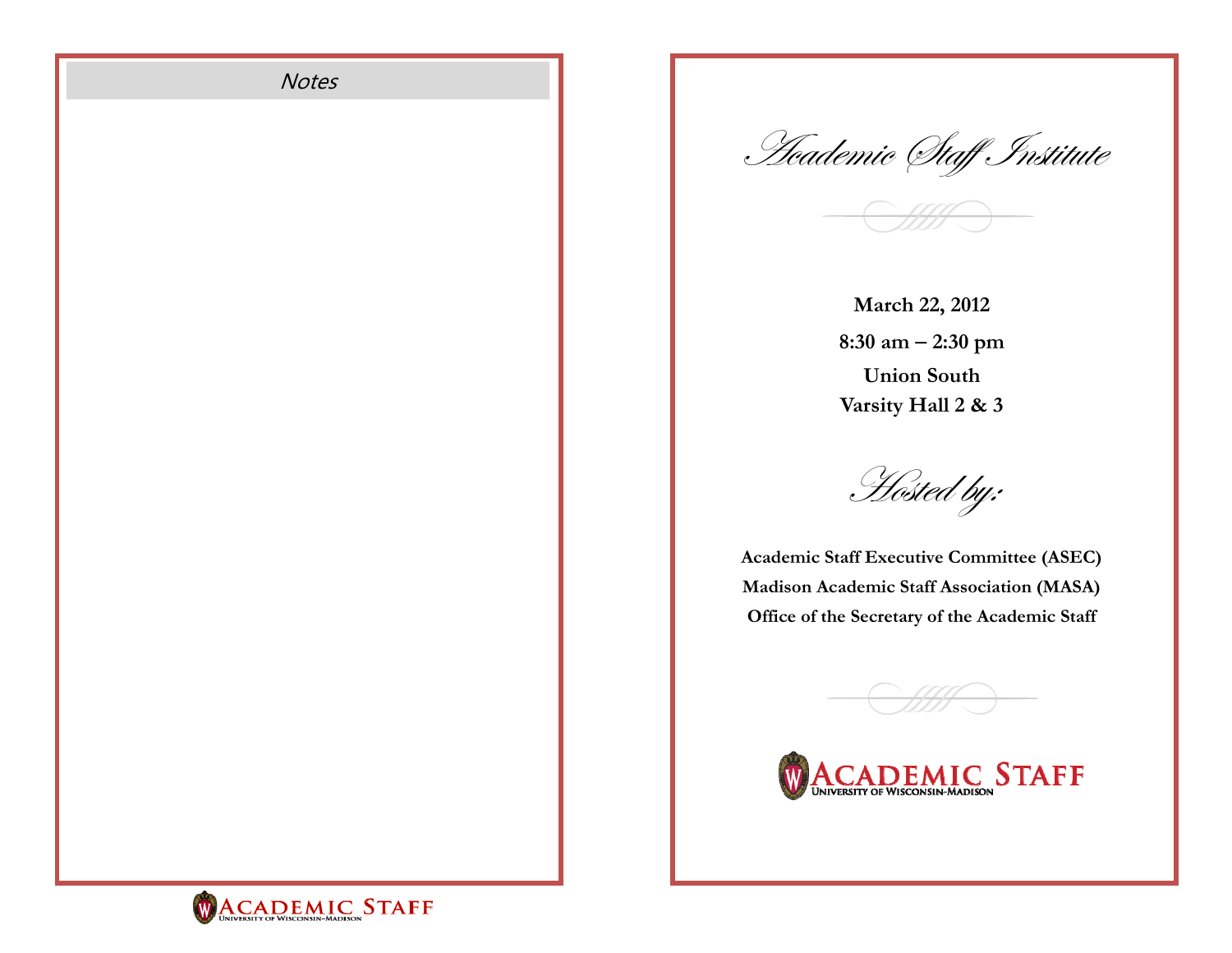| Time            | <b>Agenda At-A-Glance</b>                                                     | Location           |
|-----------------|-------------------------------------------------------------------------------|--------------------|
| $8:30 - 8:50$   | Registration-Coffee & Muffins                                                 | Varsity Hall 2 & 3 |
| $8:50 - 9:00$   | Welcome:<br>Joan Irwin, MASA President<br>Heather Daniels, ASEC Chair         | Varsity Hall 2 & 3 |
| $9:00 - 10:00$  | Keynote: Jon Erpenbach,<br>27th District State Senator                        | Varsity Hall 2 & 3 |
| $10:15 - 11:00$ | <b>Session I</b>                                                              |                    |
|                 | <b>Engaging Yours Strengths</b>                                               | Landmark           |
|                 | Striving for Work/Life Balance:<br>Practical Tips to Get you Through the Week | Northwoods         |
|                 | Working Together to Achieve Shared Goals                                      | Varsity Hall 2 & 3 |
|                 | Overview of HR Design Project and the<br><b>Involvement of Academic Staff</b> | Industry           |
| $11:15 - 12:00$ | <b>Session II</b>                                                             |                    |
|                 | Campus Design                                                                 | Landmark           |
|                 | Negotiating Difficult Conversations and<br>Advocating for Yourself            | Varsity Hall 2 & 3 |
|                 | HR Design, Phase 1 Teams                                                      | Northwoods         |
|                 | Academic Staff Governance 101                                                 | Industry           |
| $12:00 - 12:45$ | Lunch                                                                         | Varsity Hall 2 & 3 |
| $12:45 - 1:30$  | <b>Session III</b>                                                            |                    |
|                 | Wisconsin Idea: Attitude, Not Platitude                                       | Landmark           |
|                 | Job Security?<br>What Academic Staff Need to Know                             | Industry           |
|                 | HR Design, Phase 2 Teams                                                      | Varsity Hall 2 & 3 |
|                 | Legislative Update                                                            | Northwoods         |
| $1:45 - 2:30$   | Plenary<br>Kathleen Paris, The Clover Practice                                | Varsity Hall 2 & 3 |





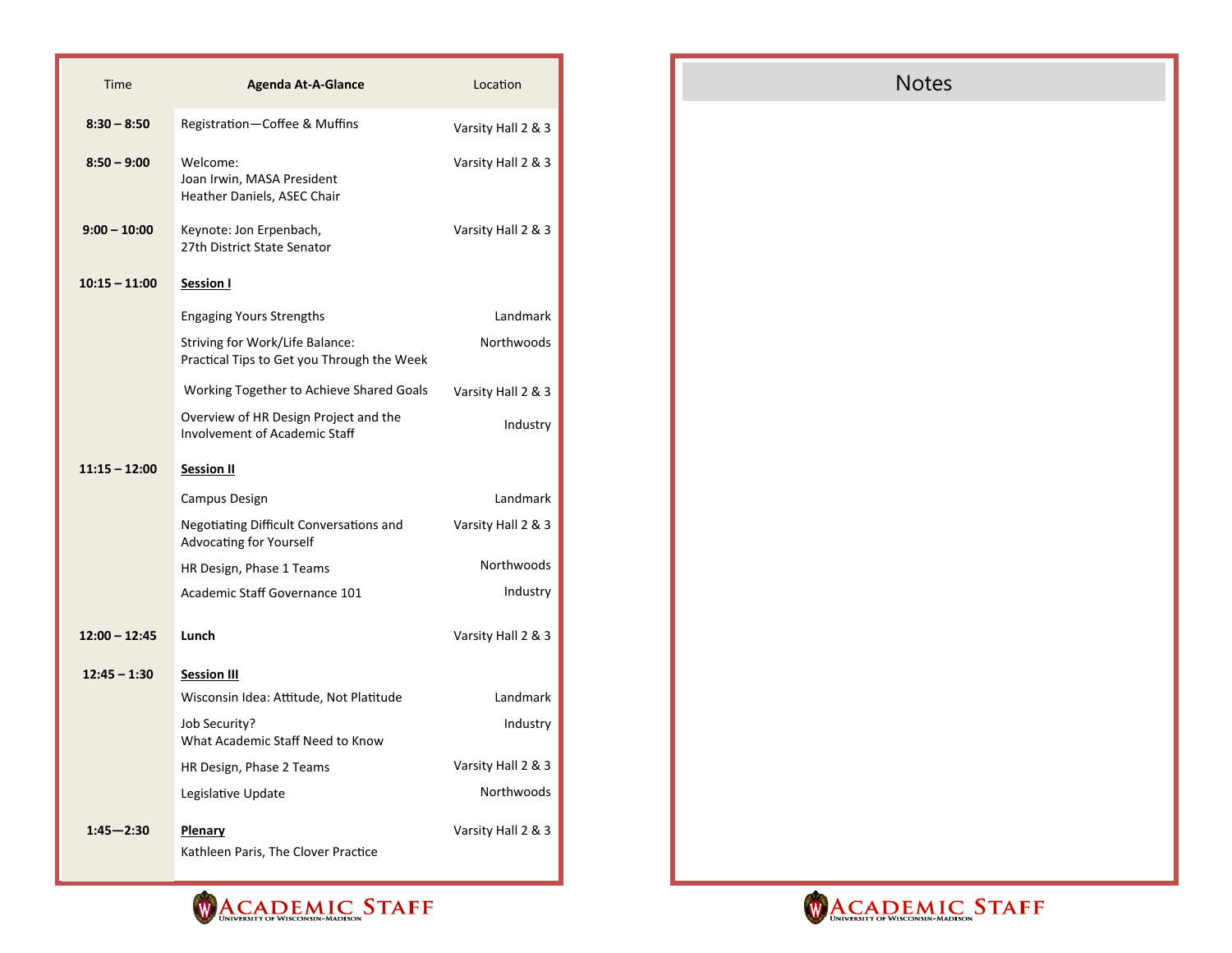## Sponsors

 $\bullet$ 

Academic Staff Professional Development & Recognition Committee Sponsorship Grant

Bon AppeƟ<sup>t</sup> Cafe

Fresh Madison Market

Heather McFadden (Arbonne Independent Consultant)

MASA

Maurie's Fine Chocolates

Provost's Office

Steenbock's on Orchard

University Book Store

 $\bullet$ 

## 10:15—11:00 **Session l**

**Engaging Your Strengths Landmark**  *Jim Wells, Grad School*

Everyone has certain talents that can be turned into strengths. Engaging our strengths at work, at home and in the community leads to both personal fulfillment and social good. Knowing our own strengths and the strengths of others can help build better teams and organizations. Each of us needs to find the personal mission that engages our strengths.

This session will provide an overview of the strengths approach, introduce ways of assessing our talents, and <sup>o</sup>ffer ways to turn talents into personal strengths.

#### **Striving for Work/Life Balance:** Northwoods **PracƟcal Tips to Get You Through the Week**  *Dawn Crim, School of EducaƟon*

The program will begin with <sup>a</sup> short topical overview, followed by sharing ideas in small groups about what we each do to get us through the week. We will discuss several themes, including transition from home to work and vice versa, fitting in exercise, finding me time, finding alone time with a partner, fun kid time, and fitting in healthy meals. At the end of this session, each group will report shared ideas . This dynamic session will provide the opportunity to share your ways of getting through the day, while also learning new strategies from other women.

# **Working Together to Achieve Shared Goals Varsity Hall 2 & 3**

*Don SchuƩ, Office of Human Resource Development*

We hear about working together all the time yet it is often a struggle to make it happen. Embroiled in that struggle are leadership behaviors that have the potential to influence – both positively and not-so-positively – the outcome. This session will focus on experiencing and understanding the necessity of working together in the context of two different leadership styles, and the impact of each style on motivation, commitment, quality, enthusiasm, and productivity.



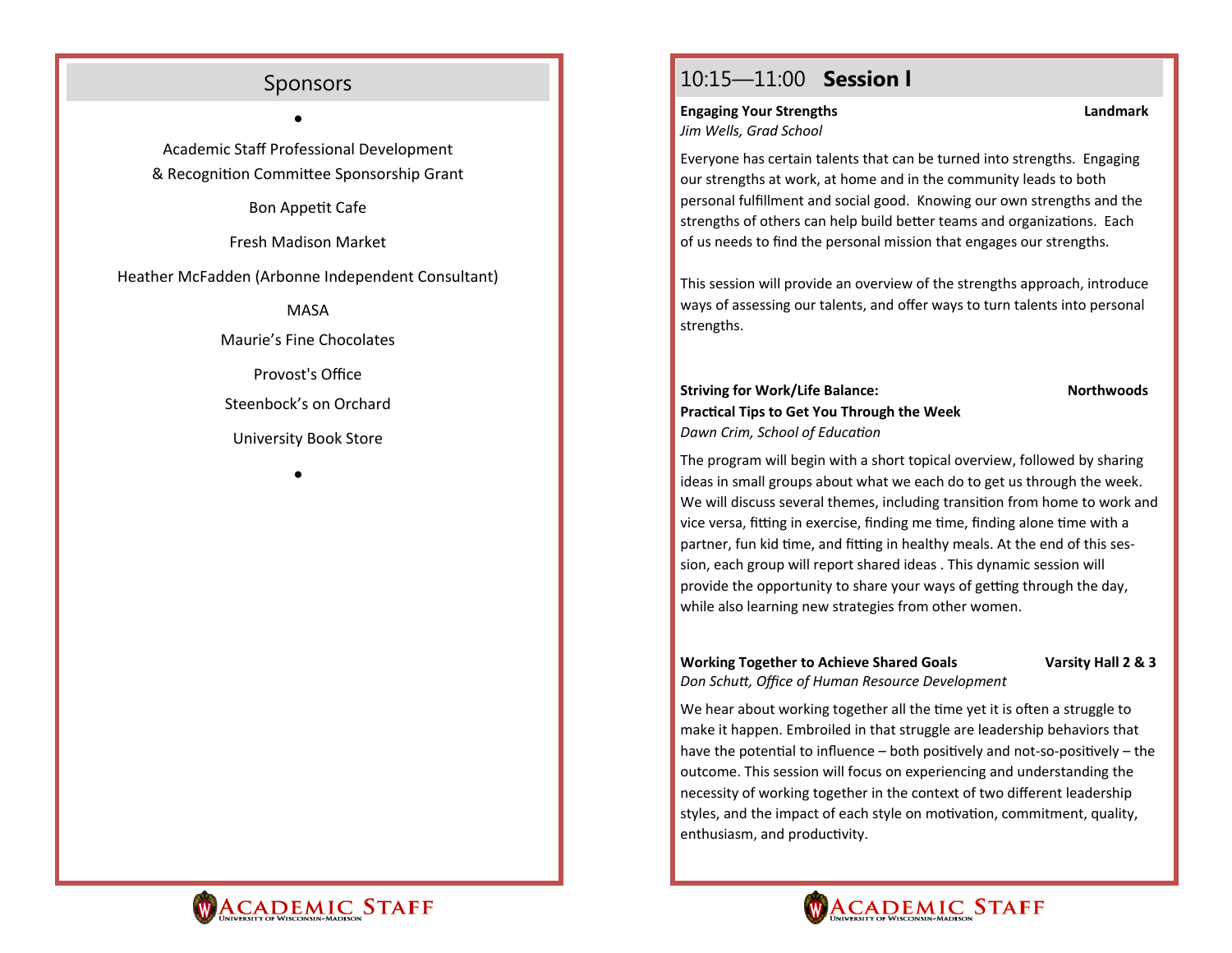## **10:15—11:00 Session l** *cont.*

#### **Overview of HR Design Project COVERTY Industry Research Article State Industry and the Involvement of Academic Staff***Steve Lund, Academic Personnel Office*

The 2011-2013 budget bill authorized UW-Madison to create <sup>a</sup> new personnel system. UW-Madison has been working on the HR Design Project since the fall semester. In this session, you will learn the project structure and the process. If you have not heard much about the HR Design Project and want to learn the basics, this session is for you. This session will emphasize the many roles of academic staff in this process.

#### **11:15—12:00 Session ll**

#### **Campus Design Campus Design Campus Design Campus Design Campus Design Campus Design Campus Design Campus Design Campus Design Campus Design Campus Design Campus Design Campus Design Campus Design Campus Design Campus Desi**

*Daniel Okoli, University Architect*

Have you ever wondered how the various spaces on this campus are brought together into <sup>a</sup> unified whole? As the university architect, Dan will guide us on <sup>a</sup> 'tour' of the campus that will engender <sup>a</sup> greater appreciation for the changing landscape of UW-Madison. He will give examples of how guidelines are applied in different areas across campus, including historic spaces and open spaces.

#### **NegoƟaƟng Difficult ConversaƟons Varsity Hall 2 & 3 and AdvocaƟng for Yourself**

*Harry Webne‐Behrman, Office of Human Resource Development*

This workshop invites participants to consider the best ways to have those challenging, emotionally charged, and often conflictive conversations in a manner that is true to both the needs of the task-at-hand and the continuing professional relationship. By learning to negotiate assertively (rather than aggressively or submissively), people can focus on what they truly need, their concerns in the face of disagreement, and the best long-term needs of the relationship. Using practical workplace situations common at UW, Harry will engage parƟcipants in meaningful conversations about these strategies and offer tips for addressing those situations that are especially important in our work.

## Special Thanks

| ❖ | Daña Alder             | ❖ | Steve Lund              |
|---|------------------------|---|-------------------------|
| ❖ | Melissa Amos-Landgraf  | ❖ | Meredith Luschen        |
| ❖ | Mo Noonan Bischof      | ❖ | Kim Manner              |
| ❖ | Ann Bourque            | ❖ | Kathi Matthews-Risley   |
| ❖ | <b>Bruno Browning</b>  | ❖ | <b>Heather McFadden</b> |
| ❖ | Jacob Connell          | ❖ | Daniel Okoli            |
| ❖ | Dawn Crim              | ❖ | Kathleen Paris          |
| ❖ | <b>Heather Daniels</b> | ❖ | Andrea Poehling         |
| ❖ | <b>Gwen Drury</b>      | ❖ | David Rizzo             |
| ❖ | Senator Jon Erpenbach  | ❖ | Linda Scholl            |
| ❖ | Jenny Hackel           | ❖ | Don Schutt              |
| ❖ | <b>Ron Harris</b>      | ❖ | Karen Schwarz           |
| ❖ | Margaret Harrigan      | ❖ | Dija Selimi             |
| ❖ | Joan Irwin             | ❖ | Donna Silver            |
| ❖ | Lisa Jansen            | ❖ | Janet Swanby            |
| ❖ | Mary Johansen          | ❖ | Harry Webne-Behrman     |
| ❖ | Sharon Kahn            | ❖ | Jim Wells               |
| ❖ | Kathi Kilgore          | ❖ | Nancy Westphal-Johnson  |



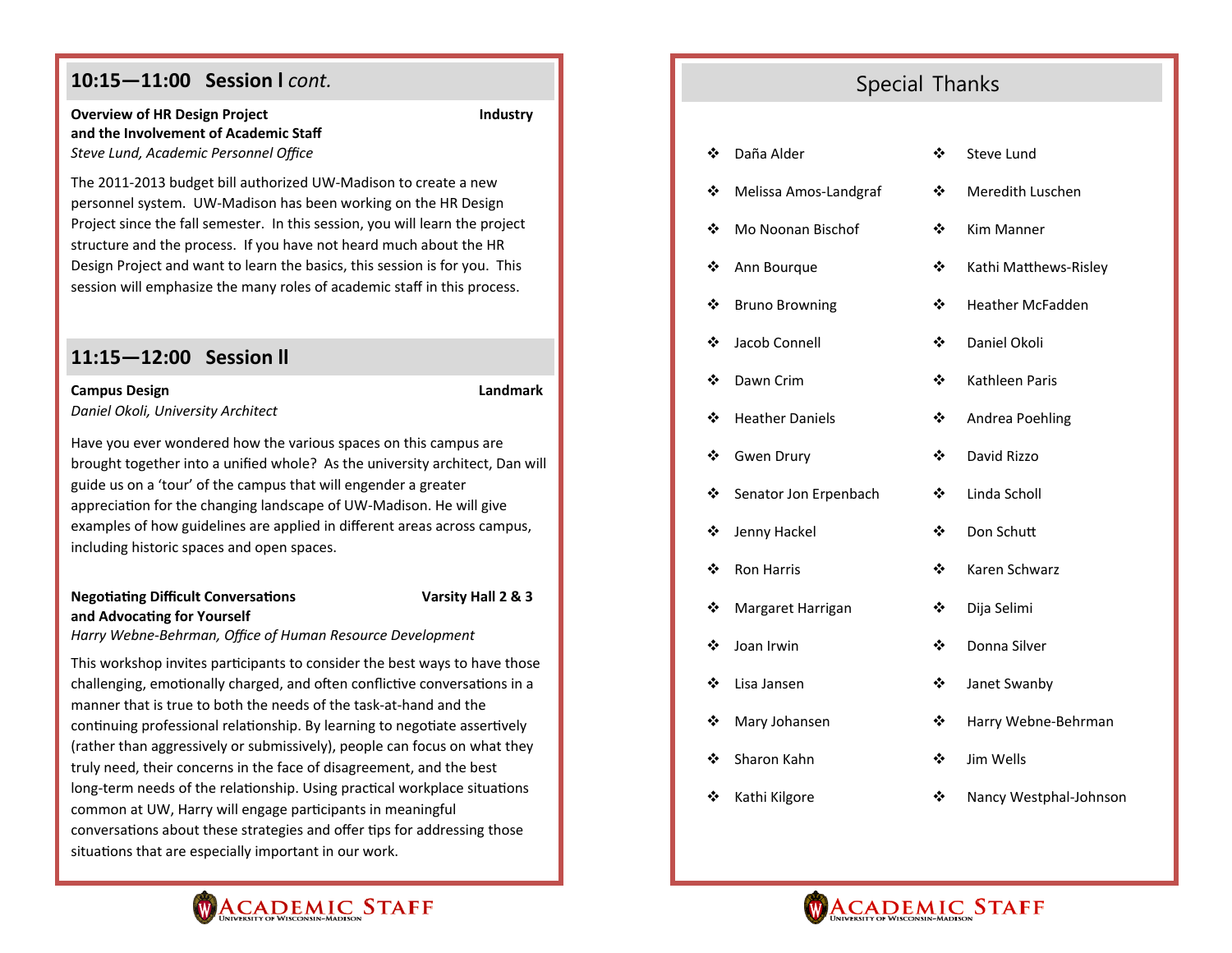## Resource Tables

Academic Staff Governance*hƩp://acstaff.wisc.edu*

Academic Staff Public Representation Organization (ASPRO) *hƩp://www.aspro.net* 

Equity and Diversity, the 'Sandwich Generation' *hƩp://www.oed.wisc.edu*

Madison Academic Staff Association (MASA) *hƩp://uwmasa.com* 

Mentoring Committee *hƩp://acstaff.wisc.edu/mentoring‐commiƩee.htm*

## **11:15—12:00 Session ll** *cont.*

#### **HR Design, Phase 1 Teams Northwoods** Northwoods

*Phase 1 Academic Staff Representatives* 

Academic staff governance appointed representatives from various Phase 1 teams will be participating in this session. They will speak briefly about the most recent information regarding their work teams. You will then break up into small groups to provide feedback or ask questions. The Phase 1 work teams include benefits, compensation, competencies, diverse workforce, employee categories, recruitment and assessment and titling.

#### Academic Staff Governance 101 **Industry Industry**

*Heather Daniels, ASEC, Joan Irwin, MASA President, Dija Selimi, Mentoring, Janet Swandby, ASPRO*

As a new academic staff member you have <sup>a</sup> lot to absorb. This session will point you to campus resources and organizations that can help you learn the ropes on our large and decentralized campus.

## **12:45—1:30 Session lll**

**Wisconsin Idea: Attitude, Not Platitude Landmark Landmark** 

*Gwen Drury, Community Partnerships & Outreach (CPO) Staff Network*

It's the 'Year of the Wisconsin Idea.' Does that make you yawn or does it make your heart race (in <sup>a</sup> good way)? How did *you* learn about what the Wisconsin Idea is? Do you know when it started or why? Daniel Boorstin, the late historian and Librarian of Congress famously said, "*Trying to plan for the future without a sense of the past is like trying to plant cut flowers*." This session will explore the early years of the Wisconsin Idea, and ask how it even came to exist. What made us different? How did we get so famous? As we plan for <sup>a</sup> turbulent future, our shared Wisconsin Idea roots can be our anchor.